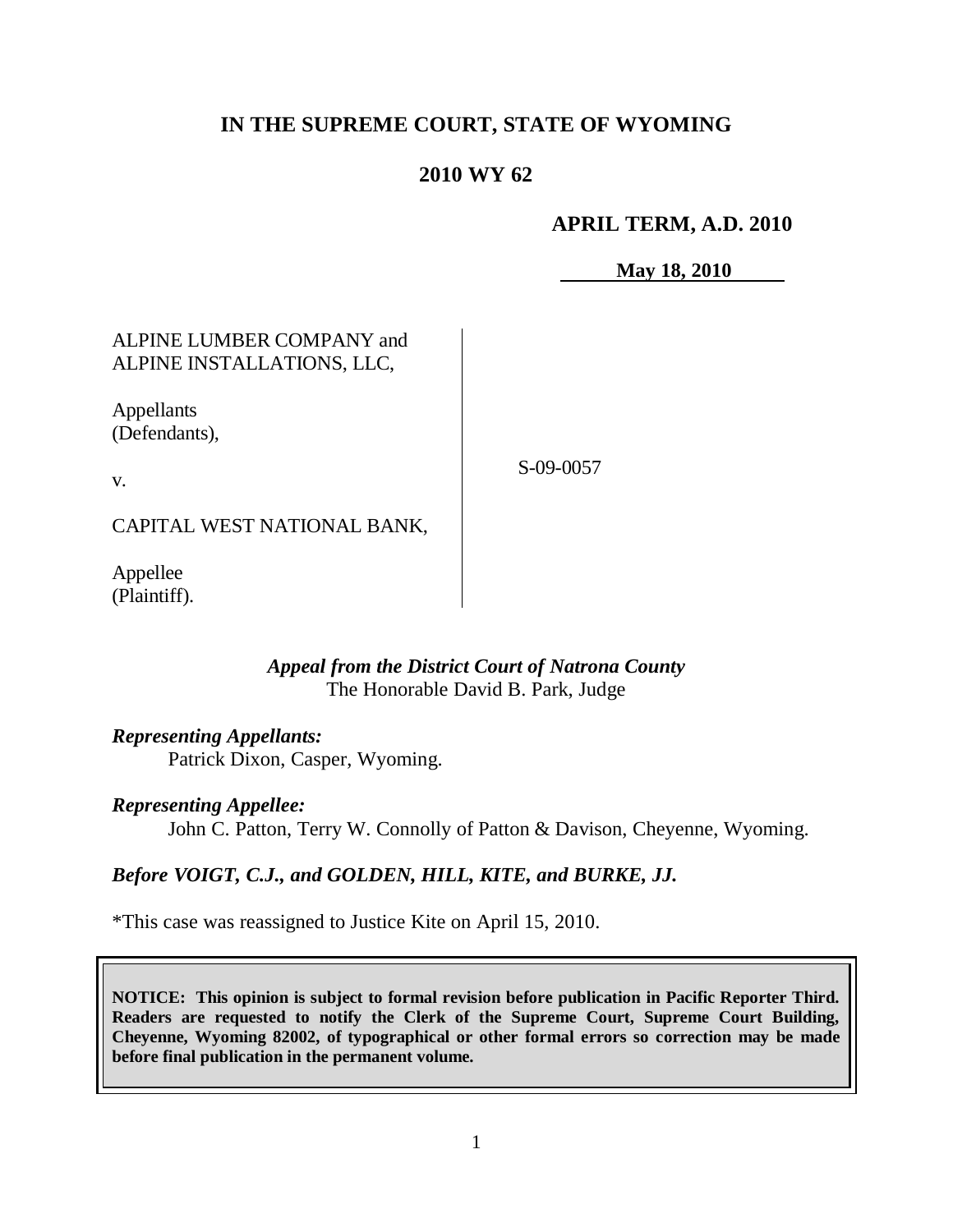### **KITE, Justice.**

[¶1] Alpine Lumber Co. and Alpine Installations, LLC ("Alpine") supplied materials to a residential construction project in Casper, Wyoming, and did not receive payment. Alpine filed liens within 120 days of providing materials and contends the liens were timely because Alpine was a "contractor" under Wyoming's lien statutes. The district court granted partial summary judgment against Alpine holding *Weyerhaeuser Co. v. Walters,* 707 P.2d 733 (Wyo. 1985) controlled, Alpine was a materialman and the applicable statutes required the liens to be filed within 90 days of providing the materials. We affirm.

#### **ISSUES**

[¶2] Alpine presents one issue for this Court's determination:

I. Whether the District Court was in error in concluding that the Appellants were "materialmen" (and thus required to file their liens within 90 days) and not contractors (and thus required to file their liens within 120 days) as those terms are defined by Wyoming Statute § 29-2-201 (LexisNexis 2007).

Capital West National Bank ("Capital West") phrases the issue as follows:

Issue 1: If an entity provides only materials to a builder/contractor who is also the property owner, is that entity a materialman or a contractor?

#### **FACTS**

[¶3] McDonald Homes, LLC (McDonald) was a Wyoming limited liability company with principal offices in Loveland, Colorado. McDonald was in the business of residential development, i.e., building and selling residential homes. In the spring of 2006, McDonald commenced a project of developing and constructing some thirty residential homes on properties it owned in Casper. Capital West National Bank (Capital West), provided the financing for these projects and received mortgages on the homes and property. Alpine Lumber Company is a Colorado corporation, and is in the business of commercial and retail sale of lumber and other building supplies for construction projects. Alpine Installation, LLC is a subsidiary of Alpine Construction and supplies window and door assemblies.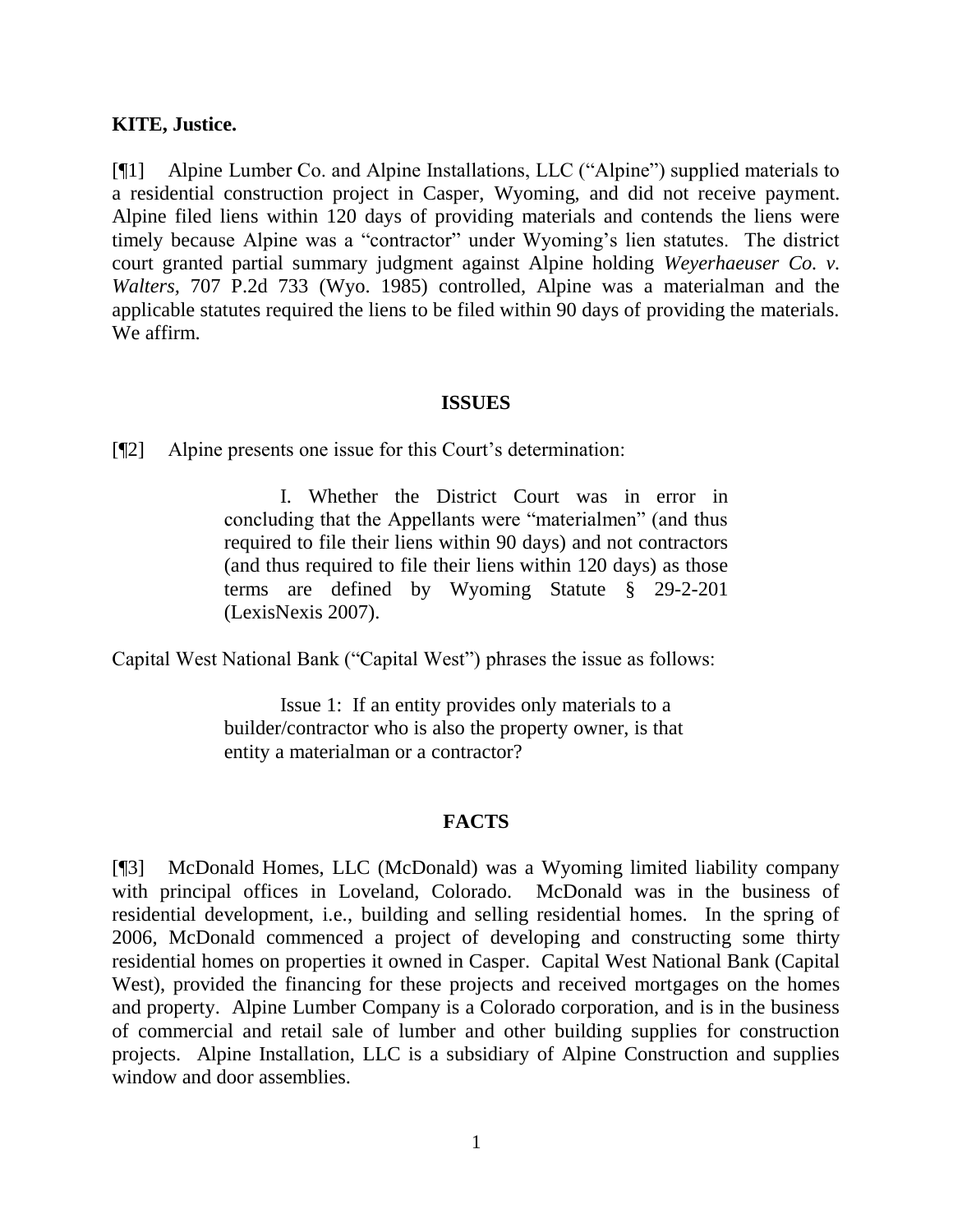[¶4] Alpine entered into contracts with McDonald to provide materials for the construction of the residences on McDonald"s property. Between May and September 2006, they shipped materials to Casper which were incorporated into McDonald building projects. Midway through, McDonald began having financial difficulties and stopped paying its creditors. A number of homes were completed, others were simply abandoned. In the end, McDonald was indebted to Alpine for sums in excess of \$200,000. Ultimately, Alpine filed some thirty liens on twenty-two separate properties. There are twelve liens on seven separate properties involved in this appeal. Eventually, various entities began to foreclose on the properties. In particular, Capital West filed its Complaint for Judgment and Foreclosure on May 10, 2007. It is undisputed that none of Alpine"s liens were filed within 90 days of the last day of providing material and that all of their liens were filed within 120 days of that date.

#### **STANDARD OF REVIEW**

[¶5] When reviewing a district court"s order granting summary judgment, we consider the record *de novo*. *Stone v. Devon Energy Prod. Co., L.P.,* 2009 WY 114, ¶ 10, 216 P.3d 489, 492 (Wyo. 2009).

> The propriety of granting a motion for summary judgment depends upon the correctness of a court's dual findings that there is no genuine issue as to any material fact and that the prevailing party is entitled to judgment as a matter of law.

*Wyoming Medical Center* v. *Wyoming Ins. Guar. Ass'n,* 2010 WY 21, ¶ 11, 225 P.3d 1061, 1064 (Wyo. 2010), quoting *McGarvey v. Key Prop. Mgmt. LLC*, 2009 WY 84, ¶ 10, 211 P.3d 503, 506 (Wyo. 2009). *See also*, W.R.C.P. 56(c).

[¶6] There are no disputes of fact in this case. Instead, resolution of the issue presented here depends on interpretation of the lien statutes. Statutory interpretation is a question of law, reviewed *de novo* without any deference to the district court"s determinations*. Wyoming Dep't of Revenue v. Exxon Mobil Corp.,* 2007 WY 112, ¶ 15, 162 P.3d 515, 522 (Wyo. 2007). *See also, Powder River Coal Co. v. Wyoming Dep't of Revenue,* [2006](http://www.westlaw.com/Find/Default.wl?rs=dfa1.0&vr=2.0&DB=4645&FindType=Y&ReferencePositionType=S&SerialNum=2010554566&ReferencePosition=446)  WY 137, 19, 145 P.3d 442, 446 (Wyo. 2006).

#### **DISCUSSION**

[¶7] Contractor's or materialmen's liens are authorized pursuant to Wyo. Stat. Ann. §§ 29-2-101 through 29-2-111 (LexisNexis 2009). Alpine recorded contractors/materialmen liens pursuant to § 29-2-101(a) which provides, "[E]very person performing any work on or furnishing any materials or plans for any building or any improvement upon land shall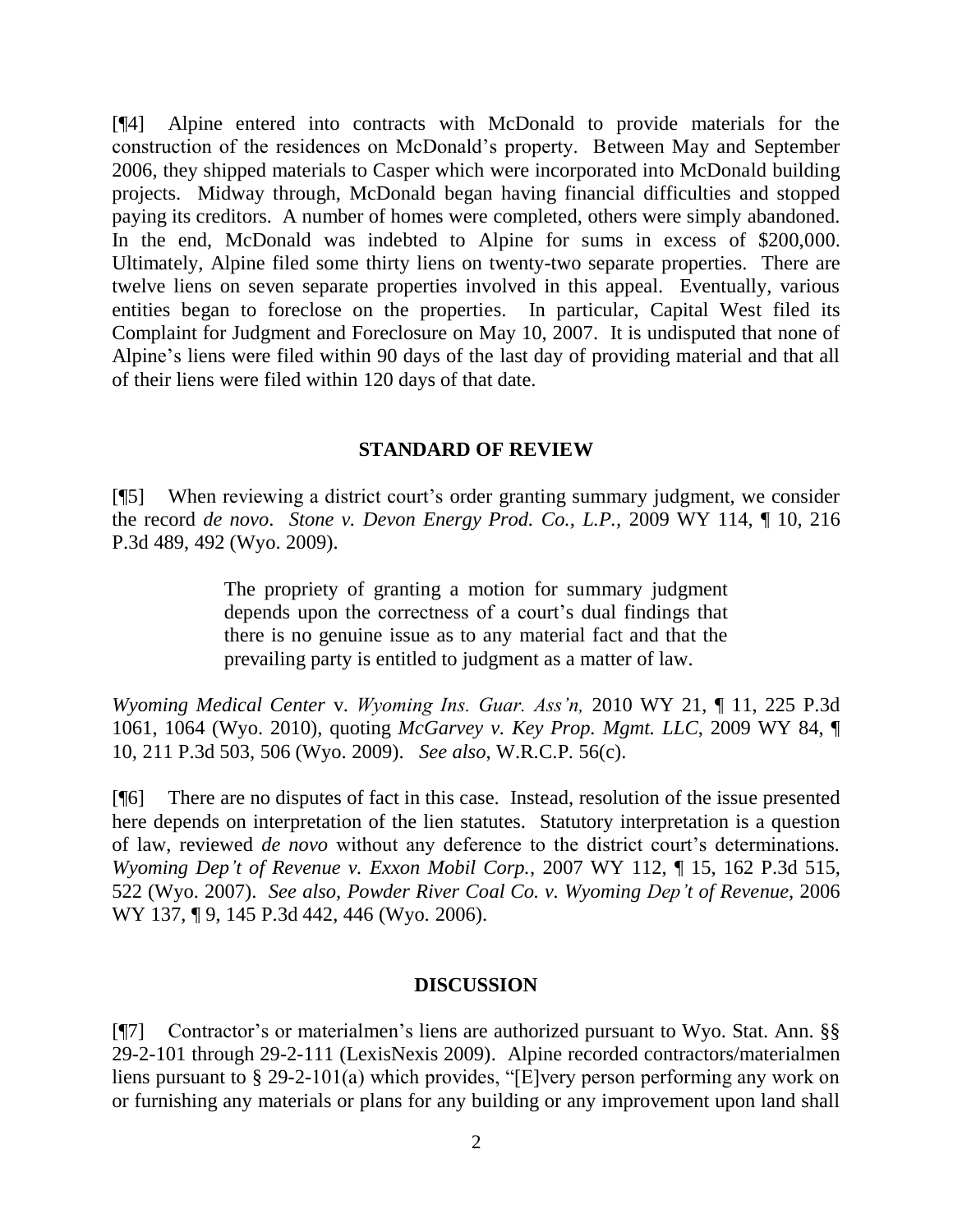have for his work done or plans or materials furnished a lien upon the building or improvements, and upon the land of the owner on which they are situated . . . ." Every contractor must file his lien statement within 120 days and "every other person" must file within 90 days after the last day when work was performed or materials furnished under contract or from the date the work was substantially completed or substantial completion of the contract to furnish materials. Section  $29-2-106(a)(i)$  and (ii). If Alpine is considered a contractor, it had 120 days from the last date it provided work, services, or materials to file the liens; if Alpine is a materialman, the 90 day time limitation applies.

[¶8] Our rules of statutory interpretation are well established:

[W]e begin by inquiring into the ordinary and obvious meaning of the words employed by the legislature according to the manner in which those words are arranged. If more than one reasonable interpretation exists, we resort to general principles of statutory construction. When the legislature has spoken in unambiguous terms, however, we are bound to the results so expressed.

*Wyodak Res. Dev. Corp. v. Wyoming Dep't of Revenue,* [2002 WY 181, ¶ 18, 60 P.3d 129,](http://www.westlaw.com/Find/Default.wl?rs=dfa1.0&vr=2.0&DB=4645&FindType=Y&ReferencePositionType=S&SerialNum=2002781005&ReferencePosition=135)  137 [\(Wyo.](http://www.westlaw.com/Find/Default.wl?rs=dfa1.0&vr=2.0&DB=4645&FindType=Y&ReferencePositionType=S&SerialNum=2002781005&ReferencePosition=135) 2002).

[¶9] The statute contains the following definitions:

### **§ 29-1-201. Definitions; agency relationships presumed.**

(a) Except as otherwise provided, as used in this title:

(i) "Contractor" means:

(A) A person employed by and contracting with an owner to improve an owner's property . . . .

(iii) "Improve or improvement" means:

. . . . (B) Any work performed or material furnished for the permanent change of any real property; and

. . . . (v) "Owner" as used in this act means:

(A) With respect to construction liens: any person with a legal or equitable interest in the property to be changed, altered or improved, for whose use or benefit any improvement shall be made or any materials furnished;

. . . .

. . . .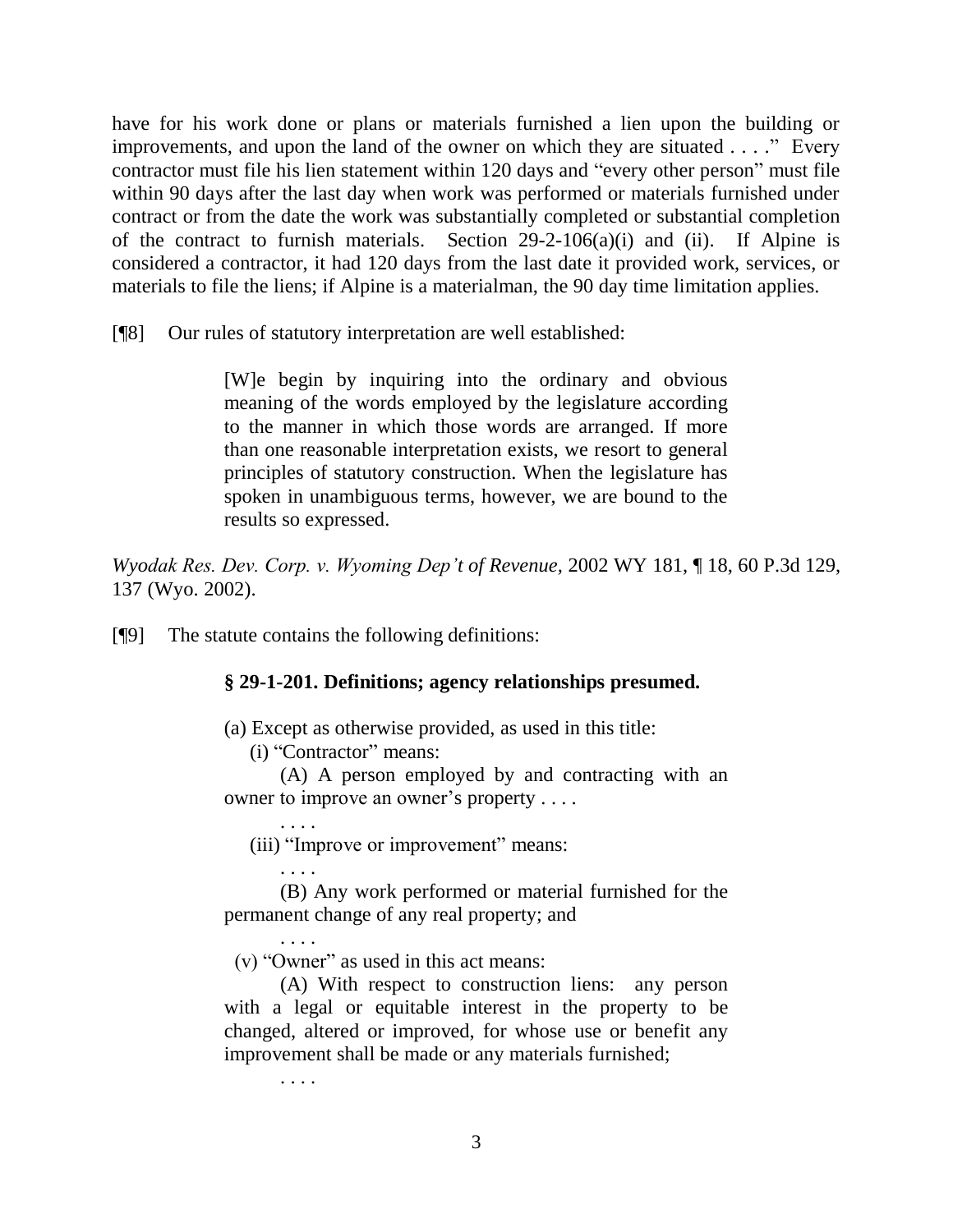(vi) "Subcontractor" or "materialman" means a person other than a contractor performing work or furnishing materials to an owner or a contractor under contract;

[¶10] Alpine contends that because it contracted directly with the owner of the property on which the materials were utilized, it fit the definition of "contractor" under the statute. This Court considered a similar argument twenty-five years ago in the face of very similar facts, applied the rules of statutory construction, and held that the supplier of materials to an owner was not a contractor. We reasoned:

> Appellant contends that a lien claimant who furnishes materials to the owner of the property being improved, pursuant to a contract, is a contractor and entitled to 120 days from the last date of delivery of materials in which to file a lien.

> Appellant fashions its own definition of contractor as a "person employed by and contracting with an owner to improve an owner's property, by *performing work or furnishing materials*." Appellant, in effect, paraphrases the statutory definition of improvement,  $\S$  29-1-201(a)(iii)(B), underlined above, and adds it to the statutory definition of contractors.  $\S$  29-1-201(a)(i). Appellant's definition is misleading and improper. The fact that "improvement" is defined in the disjunctive, to include "work performed or material furnished" for the improvement of real property, does not relate to or affect the definitions of "contractor," "subcontractor," or "materialman."

> The statutory language is plain and unambiguous. A "contractor" is a person "employed by and contracting with" an owner. § 29-1-201(a)(i)(A). A "materialman" is a person "other than a contractor  $* * *$  furnishing materials to an owner or contractor under contract." Appellant does not fit the statutory definition of a contractor here in that it was not "employed by" the owner, even if we assume it contracted with the owner.

> In *American Buildings Company v. Wheelers Stores*, Wyo., 585 P.2d 845, 847 (1978), we said:

> > "\* \* \* [W]hen a contract concerns the construction of improvements to real property, 'contractor' has a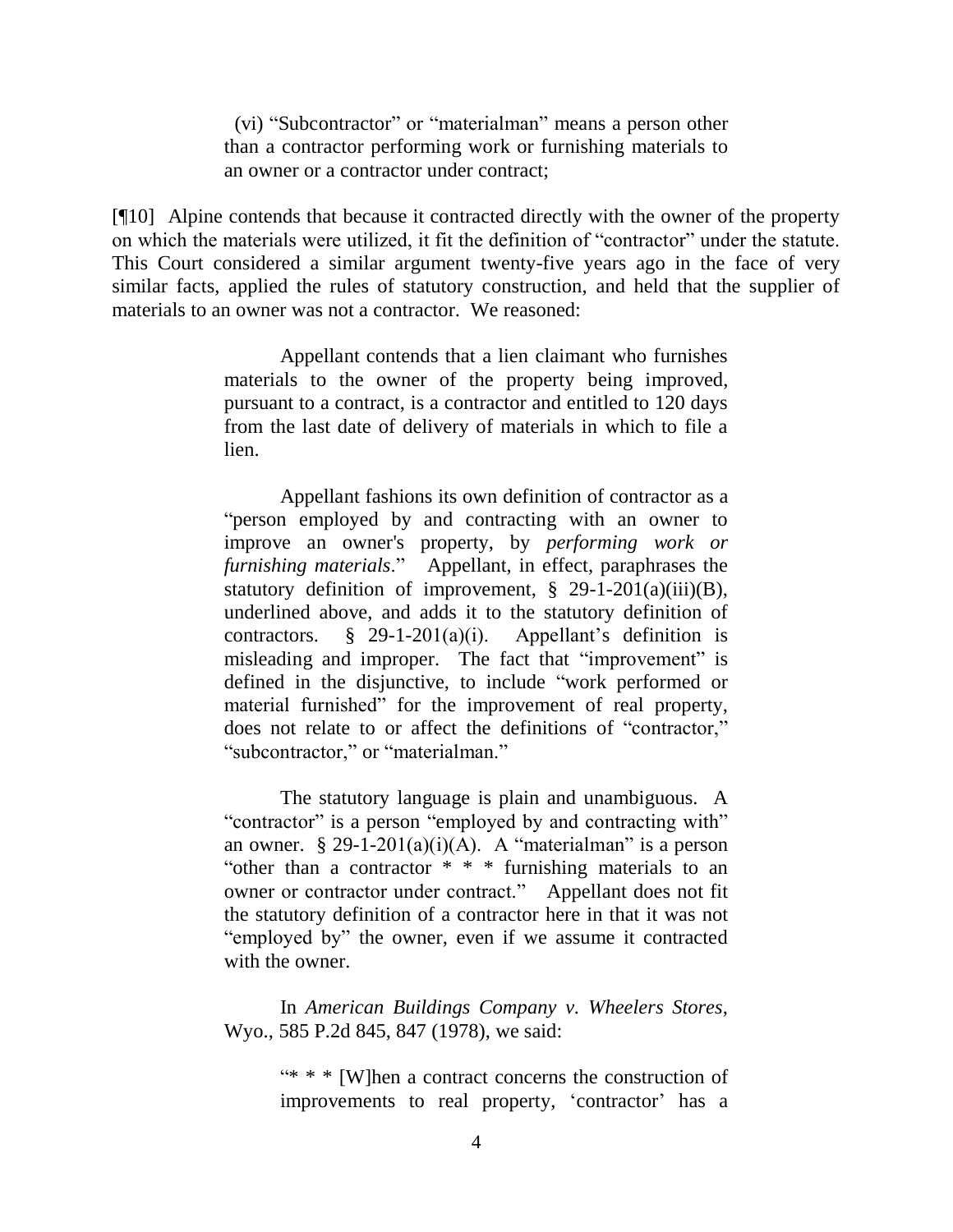specialized meaning related to the building trades; and it is in this sense that 'contractor' is connected to the law of mechanics' liens, as is a 'subcontractor' and one who supplied materials. The latter has come to be known as a "materialman". Statutory terms must be construed in connection with the subject matter with which they are used. *Morrison-Knudson Co. v. State Board of Equalization*, 1943, 58 Wyo. 500, 135 P.2d 927.

"The authority is overwhelming that one who merely furnishes materials to the owner or a contractor is a materialman, and not a contractor or subcontractor, within the meaning of the mechanics' lien laws. Anno., short-titled "Mechanic"s Lien—Who Is Materialman," 141 A.L.R. 321. See also, A.L.R. Bluebooks of Later Decisions. As concluded by the same annotation, one who not only furnishes materials, but installs them, is a contractor or a subcontractor, and not a materialman, within the meaning of mechanics' lien laws. \* \* \*"

Appellant distinguishes the case before us from the American Buildings Company case because the lien statute applicable in the case here included definitions while the lien statute applicable in that case did not. We do not believe the amendment overruled the American Buildings case. A supplier of materials cannot be converted into a contractor, as appellant has tried to do, by expanding the statutory definition of contractor.

We hold that appellant was a materialman and did not file its lien statement within the time provided by statute.

*Weyerhaeuser,* 707 P.2d at 736.

[¶11] Despite this holding and the fact that the legislature has not acted in the intervening twenty-five years to alter this interpretation, Alpine suggests the dissenting opinion should be adopted. However, the only authorities provided in support of such an about-face by this Court are from other states with different statutes and different jurisprudence.

<sup>\* \* \* \*</sup>